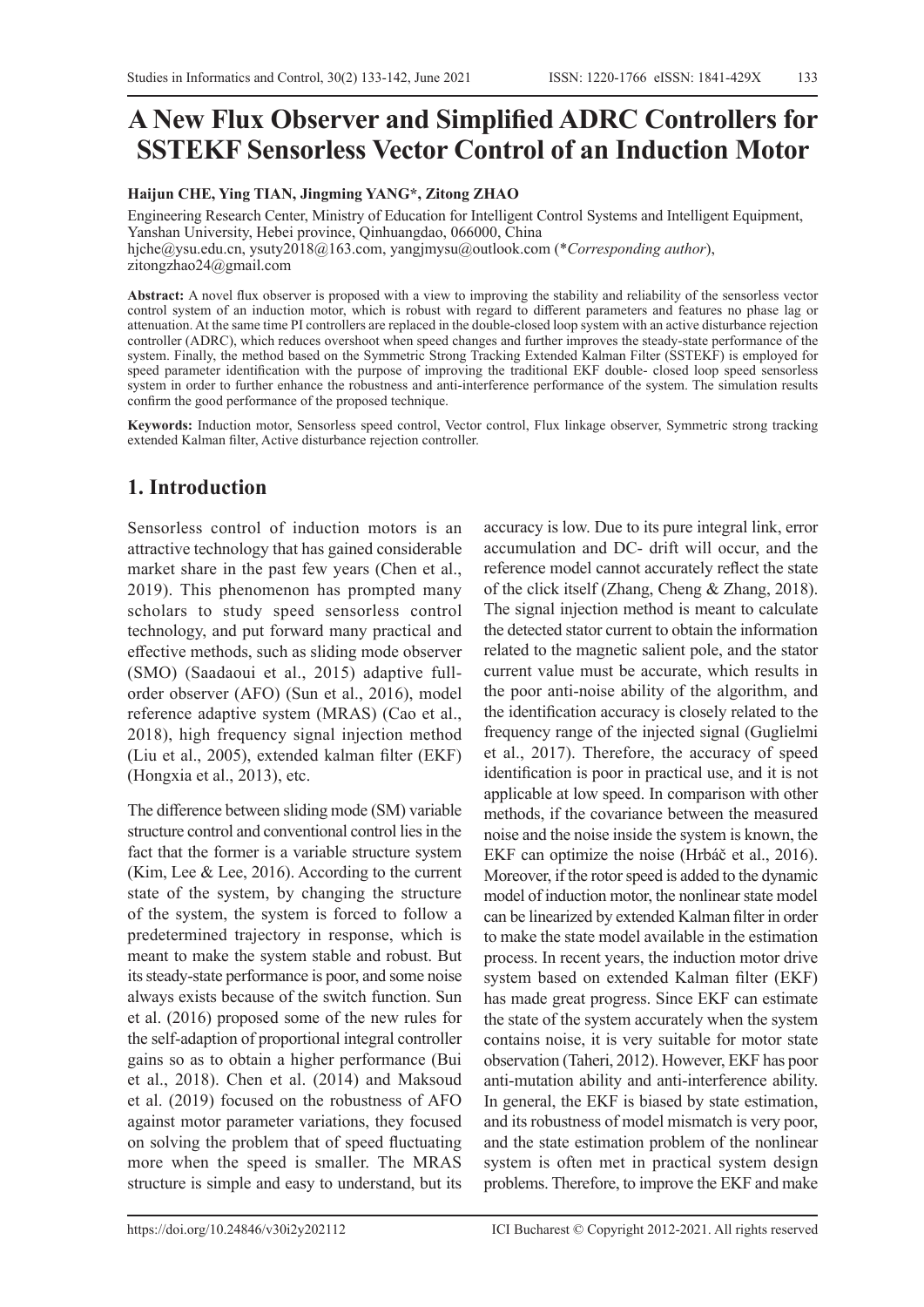it have a better performance has become an urgent research topic. Many literatures have investigated this problem. In Zaky (2012), EKF-based speed sensorless estimation algorithm is put forward for the stator-oriented and rotor-oriented models of asynchronous motor. Taheri & Zhalebaghi (2017) added predictive control on this basis. However, there are still problems such as poor robustness and poor anti-interference ability. In (Yin et al., 2016), a speed sensorless STEKF control based on the least square algorithm is proposed (Liu et al., 2017). A fading factor was added to the original algorithm, that is to say, more information is used for improving the tracking performance. Moreover, the noise suppression is better than the EKF (Zhang, Ma & Gao, 2018). In addition, in direct vector control system of IM, rotor flux observation is a key link to realize accurate magnetic field orientation, which directly affects the precision of the control system (In'kov et al., 2018). The traditional expression of the equation of stator current in fixed coordinate system method and the expression of the equation of stator voltage in fixed coordinate system method have some disadvantages (Holtz, 2002). The former is greatly affected by the volatility of IM parameters. When temperature rise or frequency change of the motor will affect the rotor resistance, the magnetic saturation degree will affect mutual inductance and rotor inductance, which will lead to the distortion of flux amplitude and position (Holtz, 2006). Although the latter is less affected by the change of motor parameters, because the expression of the equation of stator voltage in fixed coordinate system contains pure integral terms, the initial value of integral and the accumulated error all affect the calculation result (Xiao et al., 2021). In case of the lower speed operation, the change of stator resistance pressure drop also has a great influence (Xu et al., 2014).

In practical applications, PI control method is usually employed for adjusting the current loops, speed loop and flux linkage loop (Schauder, 1989). At the same time, although the vector control can accomplish the decoupling control of flux and torque, the method based on the mathematical model is still affected by operation conditions and parameter mismatch. Among the existing modern control methods, sliding mode control method, internal mode control method, adaptive control method, predictive control method and so on have made some progress in the research of induction motor variable frequency control. However, even under normal working conditions, the sliding mode control used the sign function, so it will cause large electromagnetic torque ripples when the induction motor is running at low speed. The intrinsic time of the internal model controller is invariable, which features a contradiction between robustness and rapidity. The adaptive control is complicated and this approach requires a high level of processing power. ADRC is a kind of controller with good effect in nonlinear systems. By real-time estimation and compensation of internal and external disturbances and in combination with nonlinear control strategy, the system can obtain better robustness and dynamic performance.

Here, a new flux observer is first presented as an ideal flux observation model for estimating the flux of IM sensorless control, which has no lag or no attenuation and also no position error , and the PI controller is improved to the ADRC controller, which effectively reduces the system overshoot. In this paper, an improved speed observer based on SSTEKF speed estimation method is presented. The correctness and feasibility of this method are proved by the improved flux linkage stability and simulation of the whole motor control system. This paper is arranged as follows. Section 2 presents the SSTEKF algorithm which is applied to the induction motor speed sensorless control system. Section 3 sets forth a new flux observer used in the induction motor speed sensorless control system. Section 4 presents the simulation results for the proposed method. Section 5 concludes this paper.

## **2. Process of EKF and SSTEKF Observer for IM**

#### **2.1 Process of EKF**

The dynamic electrical model of a three-phase IM speed sensorless control has four state variables, namely stator current and rotor flux (Aydogmus and Talu, 2012). In the speed sensorless control, the speed is unknown. In order to identify the speed, it is also regarded as a state variable. The corresponding augmented motor model is obtained as follows:

$$
\hat{x}_{k} = A_{k} x_{k-1} + B_{k} u_{k-1} + G_{k} v_{k-1}, \qquad (1)
$$

$$
\hat{\mathbf{y}}_k = \mathbf{C}_k \hat{\mathbf{x}}_k + \mathbf{w}_k \tag{2}
$$

$$
\mathbf{u}_{k} = \begin{pmatrix} \mathbf{u}_{s\alpha,k} & \mathbf{u}_{s\beta,k} \end{pmatrix}^{T}
$$

$$
\mathbf{x}_{k} = \begin{pmatrix} i_{s\alpha,k} & i_{s\beta,k} & \mathbf{\mathcal{W}}_{r\alpha,k} & \mathbf{\mathcal{W}}_{r\beta,k} & \mathbf{\varpi}_{r,k} \end{pmatrix}^{T}
$$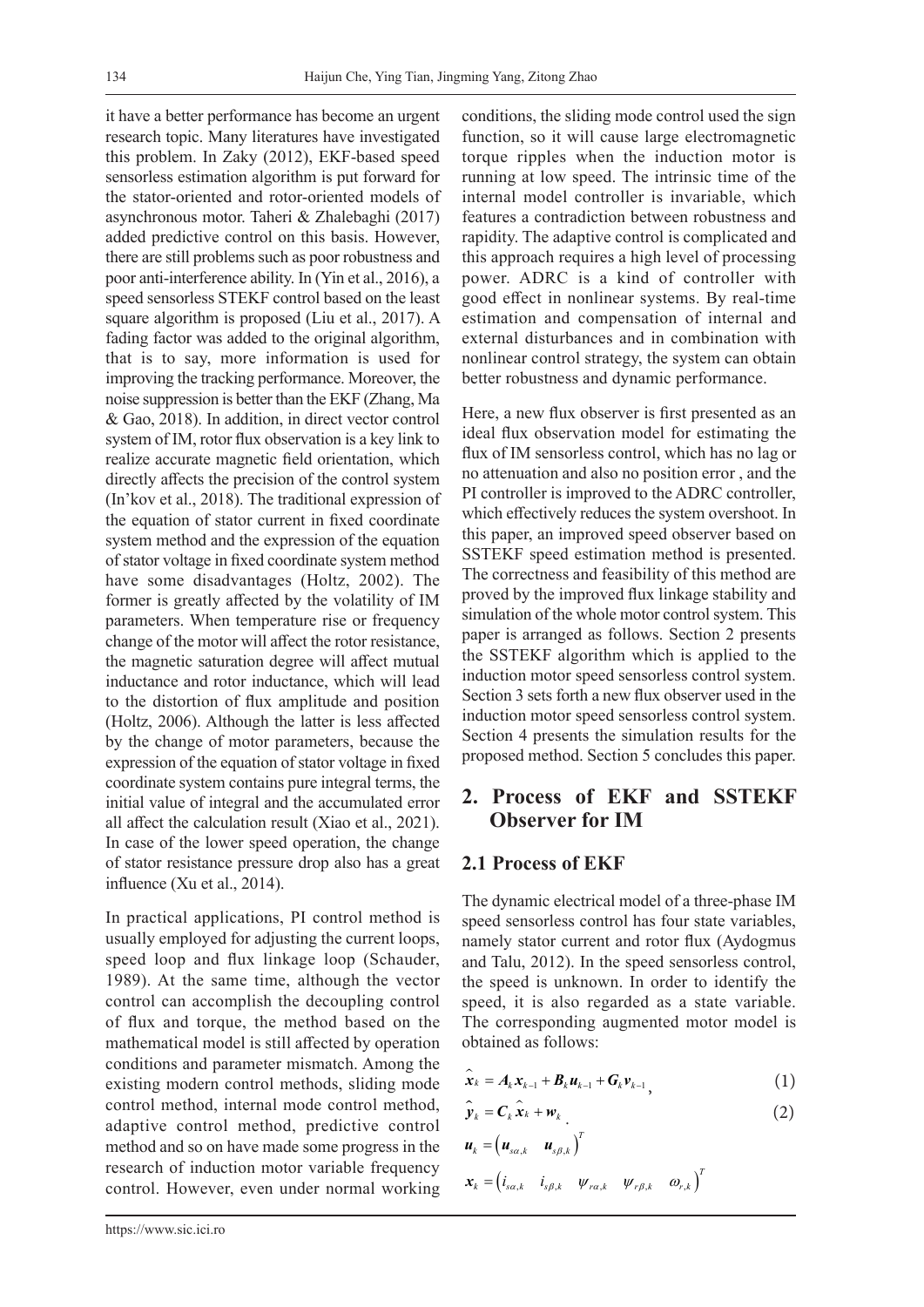$$
A_{k} = \begin{bmatrix} 1 - \frac{K_{r}}{K_{l}} M & 0 & \frac{L_{m}R_{r}}{L_{r}^{2}K_{l}} & \frac{PL_{m}\omega_{0}^{(n)}}{2L_{r}K_{l}} M & 0 \\ 0 & 1 - \frac{K_{r}}{K_{l}} M & \frac{PL_{m}\omega_{0}^{(n)}}{2L_{r}K_{l}} M & \frac{L_{m}R_{r}}{L_{r}^{2}K_{l}} M & 0 \\ \frac{L_{m}}{T_{r}} M & 0 & 1 - \frac{1}{T_{r}} M & -\frac{P}{2}\omega_{0}^{(n)}M & 0 \\ 0 & \frac{L_{m}}{T_{r}} M & \frac{P}{2}\omega_{0}^{(n)} M & 1 - \frac{1}{T_{r}} M & 0 \\ 0 & 0 & 0 & 0 & 1 \end{bmatrix}
$$

$$
B_{k} = \begin{bmatrix} \frac{M}{K_{l}} & 0 \\ 0 & \frac{M}{K_{l}} \\ 0 & 0 \\ 0 & 0 \end{bmatrix}
$$

$$
C_{k} = \begin{bmatrix} 1 & 0 & 0 & 0 & 0 \\ 0 & 1 & 0 & 0 & 0 \end{bmatrix}
$$

$$
K_{l} = \sigma L_{s} \, \frac{K_{r}}{K_{r}} = R_{s} + L_{m}^{2}R_{r}/L_{r}^{2} \, \sigma = 1 - L_{m}^{2}/(L_{r}L_{s})
$$

where *M* is sampling time. P is the number of magnetic poles.  $\omega_0^{(n)}$  is rotor speed.  $G_k$  is weighted noise matrix *Q* and *R* are the covariance matrixes of the noises, respectively. They are represented as:

$$
Q = cov(v) = E{v, v}, R = cov(w) = E{w, w}.
$$

The specific process includes the following two processes:

1) Prediction process:

$$
\tilde{\bm{x}}_k = A_{k-1} \bm{x}_{k-1} + \bm{B}_{k-1} \bm{u}_{k-1},
$$
\n(3)

$$
\tilde{\boldsymbol{P}}_k = \boldsymbol{G}_k \hat{\boldsymbol{P}}_{k-1} \boldsymbol{G}_k^T + \boldsymbol{Q}_{k-1} \,. \tag{4}
$$

where " $\sim$ "is the predicted value,  $G_k$  is calculated as follows

$$
\begin{aligned} \pmb{G}_{k} = & \big( \frac{\partial}{\partial x} ( \pmb{A}_{k} \pmb{x}_{k} + \pmb{B}_{k} \pmb{u}_{k-1} ) ) \big|_{x = \tilde{x}_{k}} \\ & = \begin{bmatrix} 1 - \frac{K_{r}}{K_{I}} \pmb{M} & 0 & \frac{L_{m} R_{r}}{L_{r}^{2} K_{I}} \pmb{M} & \frac{P L_{m} \omega_{0}^{(n)}}{2 L_{r} K_{I}} \pmb{M} & \frac{M L_{m}}{K_{I} L_{r}} \hat{\pmb{\psi}}_{r \beta, k} \\ 0 & 1 - \frac{K_{r}}{K_{I}} \pmb{M} & \frac{P L_{m} \omega_{0}^{(n)}}{2 L_{r} K_{I}} \pmb{M} & \frac{L_{m} R_{r}}{L_{r}^{2} K_{I}} \pmb{M} & - \frac{M L_{m}}{K_{I} L_{r}} \hat{\pmb{\psi}}_{r \alpha, k} \\ \frac{L_{m}}{T_{r}} \pmb{M} & 0 & 1 - \frac{1}{T_{r}} \pmb{M} & - \frac{P}{2} \omega_{0}^{(n)} \pmb{M} & -M \hat{\pmb{\psi}}_{r \beta, k} \\ 0 & \frac{L_{m}}{T_{r}} \pmb{M} & \frac{P}{2} \omega_{0}^{(n)} \pmb{M} & 1 - \frac{1}{T_{r}} \pmb{M} & M \hat{\pmb{\psi}}_{r \alpha, k} \\ 0 & 0 & 0 & 0 & 1 \end{bmatrix} \end{aligned}
$$

where " $\psi_{ra,k}$ " is the estimated value of the rotor flux.

Kalman gain:

∧

$$
\boldsymbol{K}_k = \tilde{\boldsymbol{P}_k} \boldsymbol{H}_k^T (\boldsymbol{H}_k \tilde{\boldsymbol{P}_k} \boldsymbol{H}_k^T + \boldsymbol{R}_k)^{-1}
$$
 (5)

2) Filtering process:

Update status prediction variable:

$$
\hat{\boldsymbol{x}}_k = \tilde{\boldsymbol{x}_k} + \boldsymbol{K}_k (\boldsymbol{y}_k - \boldsymbol{H}_k \tilde{\boldsymbol{x}_k})
$$
 (6)

Update the error covariance matrix:

$$
\hat{\boldsymbol{P}}_k = (\boldsymbol{I} - \boldsymbol{K}_k \boldsymbol{H}_k) \tilde{\boldsymbol{P}}_k
$$
\n(7)

where "^" is the updated value.

The induction motor sensorless vector control overall block diagram of the control system is shown in Figure 1.



sensorless system

Since  $K_k$  and  $P_k$  are fixed values, their tracking ability to deal with sudden changes is not strong, and they cannot deal with changes of external factors quickly. Moreover, model accuracy depends on the values of *Q* and *R*, but they are also fixed in EKF, which requires that one knows the external noise model accurately in order to determine it.

#### **2.2 Process of SSTEKF**

In SSTEKF, according to the orthogonality principle, when there is a large model mismatch, time-varied gain should be adjusted online so that the output residual sequences are orthogonal to each other, which also indicates that all effective information in the residual sequence has been extracted. It meets the following conditions:

$$
E([x_k - \hat{x}_k][x_k - x_k]^T) = \min
$$
  
\n
$$
E(\varepsilon_k \varepsilon_{k+j}^T) = 0 \ \ j = 1, 2 ...
$$
\n(8)

where  $\varepsilon_k$  is residual sequence. In equation (4), multiple suboptimal fading factors are introduced, and when different data channels are fading at different rates, filters with higher performance energy can be obtained. Then, the expression of the covariance matrix of the predicted state is:

$$
\boldsymbol{P}_{k} = A_{k} \boldsymbol{G}_{k} \boldsymbol{P}_{k-1} \boldsymbol{G}_{k}^{T} + \boldsymbol{Q}_{k-1}
$$
\n(9)

$$
\Lambda_k = diag\{\lambda_k^1, \lambda_k^2, \ldots, \lambda_k^n\}
$$
\n(10)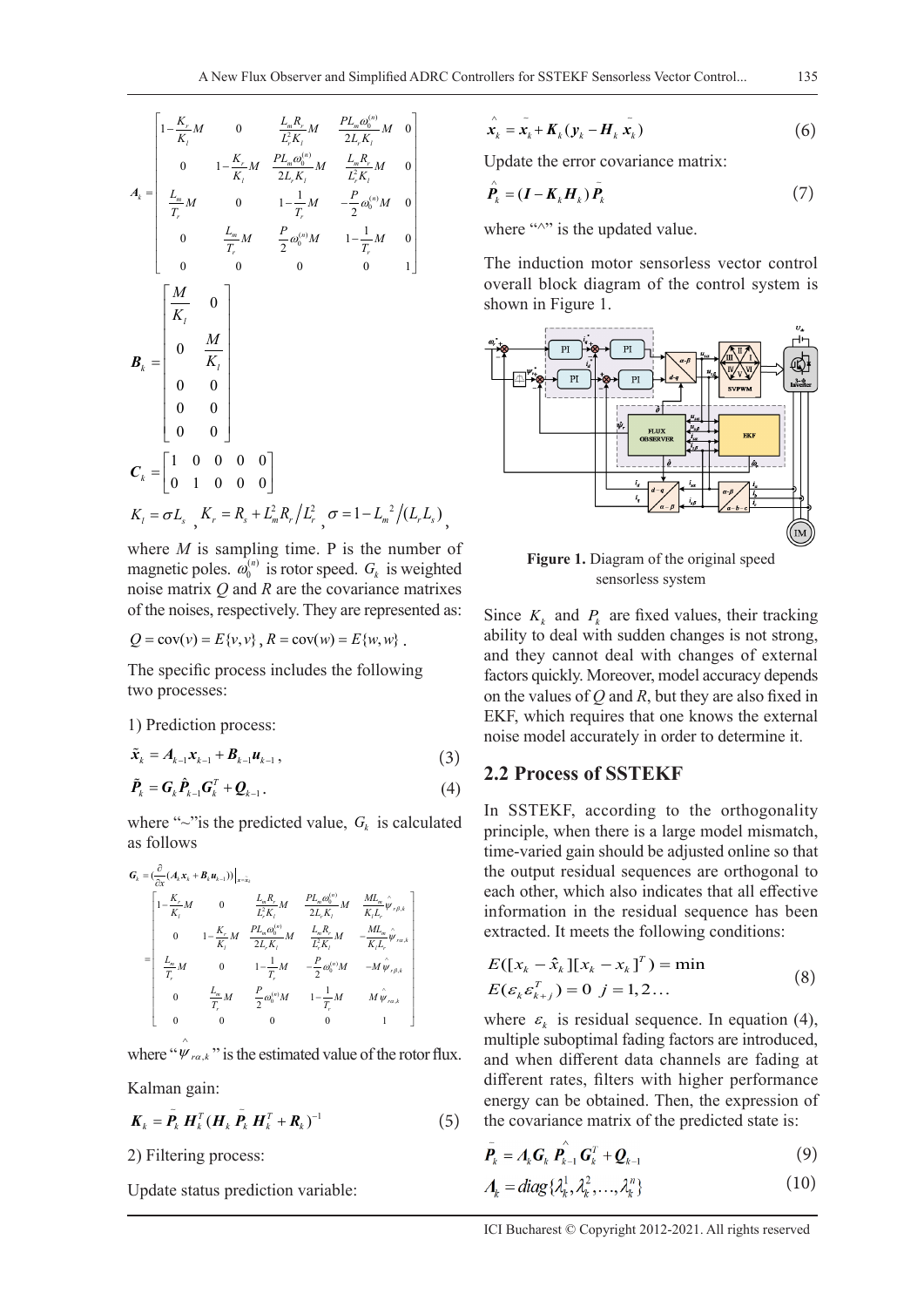$$
\lambda_k^i = \begin{cases} \beta_i c_k, & \beta_i c_k > 1 \\ 1, & \beta_i c_k \le 1 \end{cases} \tag{11}
$$

$$
c_k = tr[N_k] / (\sum_{i=1}^n \beta_i M_{k,ii})
$$
\n(12)

$$
\boldsymbol{N}_k = \boldsymbol{V}_k - \boldsymbol{R}_k - \boldsymbol{H}_k \boldsymbol{Q}_{k-1} \boldsymbol{H}_k^T
$$
\n(13)

$$
\boldsymbol{M}_{k} = \boldsymbol{G}_{k} \boldsymbol{P}_{k-1} \boldsymbol{G}_{k}^{T} \boldsymbol{H}_{k}^{T} \boldsymbol{H}_{k} \qquad (14)
$$
\n
$$
\begin{cases}\n\boldsymbol{\varepsilon}_{1} \boldsymbol{\varepsilon}_{1}^{T} , & k = 1\n\end{cases}
$$

$$
V_k = \begin{cases} \varepsilon_1 \varepsilon_1^T, & k = 1\\ \frac{\rho V_{k-1} + \varepsilon_k \varepsilon_k^T}{1 + \rho}, & k \ge 2 \end{cases}
$$
(15)

where  $\Lambda_k$  is fading matrix,  $\rho(0 < \rho \le 1)$  is the forgetting factor.  $\lambda_i^i = 1$  when it is known from prior knowledge that some component  $(x_k^i)$  of  $x_k$ will not mutate, which will speed up the calculation of fading factors. When no prior knowledge is available,  $\beta_i = 1(i = 1, \dots, n)$ . To avoid the asymmetry and the control system divergence due to  $\Lambda_k$ , the error covariance matrix is developed as:

$$
\tilde{P}_k = \Lambda_k G_k \stackrel{\wedge}{P_{k-1}} G_k^T \overline{\Lambda}_k + Q_{k-1}
$$
\n(16)

According to Cholesky's triangular theory, the expression of  $\Lambda_k$  can be written as:

$$
\Lambda_k = \overline{\Lambda}_k \overline{\Lambda}_k^T \tag{17}
$$

$$
\overline{\Lambda}_k = diag\{\sqrt{\lambda_k^1}, \sqrt{\lambda_k^2}, \dots, \sqrt{\lambda_k^n}\}\
$$
 (18)

The SSTEKF is better than EKF because the residual sequences are orthogonal to each other, and the gain matrix is tuned online by introducing the fading factors into the covariance matrix of the predicted state. With the EKF reaching steady state, the error covariance matrix and gain are already quite small and cannot be tracked in time for subsequent mutations. Therefore, an attenuation factor is introduced in order to reduce the influence of old data on the estimated state and estimated performance.

## **3. The Proposed Flux Linkage Observer**

## **3.1 Theoretical Formulation**

Stable and accurate flux linkage observations are especially important in induction motor speed sensorless speed control (Myoung-Ho et al., 1998). However, the methods of calculating flux by stator voltage model and the stator current model commonly used in traditional induction motor speed regulation process are inaccurate and unstable (Aydogmus & Suenter, 2012).

In order to improve the accuracy and robustness of flux linkage estimation, the improved model uses a disturbance observer, which combines the expression of the equation of stator voltage in fixed coordinate system method and the expression of the equation of stator current in fixed coordinate system method. First, the stator voltage model is employed to estimate the flux linkage, then the flux is introduced into the current model which obtains the current estimate. The error between the measured current and the estimated current are used as a disturbance feedback to the expression of the equation of stator voltage in fixed coordinate system method to improve the accuracy and robustness of the estimated flux linkage. The equation of the current model is:

$$
\psi_{ra} = \frac{1}{T_r s + 1} (L_m i_{sa} - \omega T_r \psi_{r\beta})
$$
\n(19)

$$
\psi_{r\beta} = \frac{1}{T_r s + 1} (L_m i_{s\beta} + \omega T_r \psi_{r\alpha})
$$
\n(20)

where  $\omega$  is the rotor speed of the motor. The expression of the equation of stator voltage in fixed coordinate system for calculating rotor flux in  $\alpha - \beta$  coordinate system is written as

$$
\psi_{r\alpha} = \frac{L_r}{L_m} \left[ \int (u_{s\alpha} - R_s i_{s\alpha}) dt - \sigma L_s i_{s\alpha} \right]
$$
 (21)

$$
\psi_{r\beta} = \frac{L_r}{L_m} \left[ \int (u_{s\beta} - R_s i_{s\beta}) dt - \sigma L_s i_{s\beta} \right]
$$
 (22)

The expression of Laplace transform is

$$
\psi_{r\alpha} = \frac{L_r}{L_m} \left[ \frac{1}{s} (u_{s\alpha} - R_s i_{s\alpha}) - \sigma L_s i_{s\alpha} \right]
$$
 (23)

$$
\psi_{r\beta} = \frac{L_r}{L_m} \left[ \frac{1}{s} (u_{s\beta} - R_s i_{s\beta}) - \sigma L_s i_{s\beta} \right].
$$
 (24)

Figure 2 illustrates a block diagram of the proposed flux observer, where  $\hat{\psi}_{r\alpha}$  is the rotor flux linkage of induction motor in  $\alpha$  axis. The subscripts  $\alpha$ and  $\beta$  of the parameters in the figure represent each parameter in the stationary  $\alpha - \beta$  reference frame. The currents estimated by the expression of the equation of stator voltage in fixed coordinate system are:

$$
\begin{cases}\n\hat{i}_{sa} = \frac{\hat{\psi}_{ra}(T_r s + 1) + \omega T_r \psi_{r\beta}}{L_m} \\
\hat{i}_{s\beta} = \frac{\hat{\psi}_{r\beta}(T_r s + 1) - \omega T_r \psi_{ra}}{L_m}\n\end{cases}
$$
\n(25)

The key to solving the problem is to consider the errors between  $i_{\alpha\beta}$  and  $i_{\alpha\beta}$  as disturbances.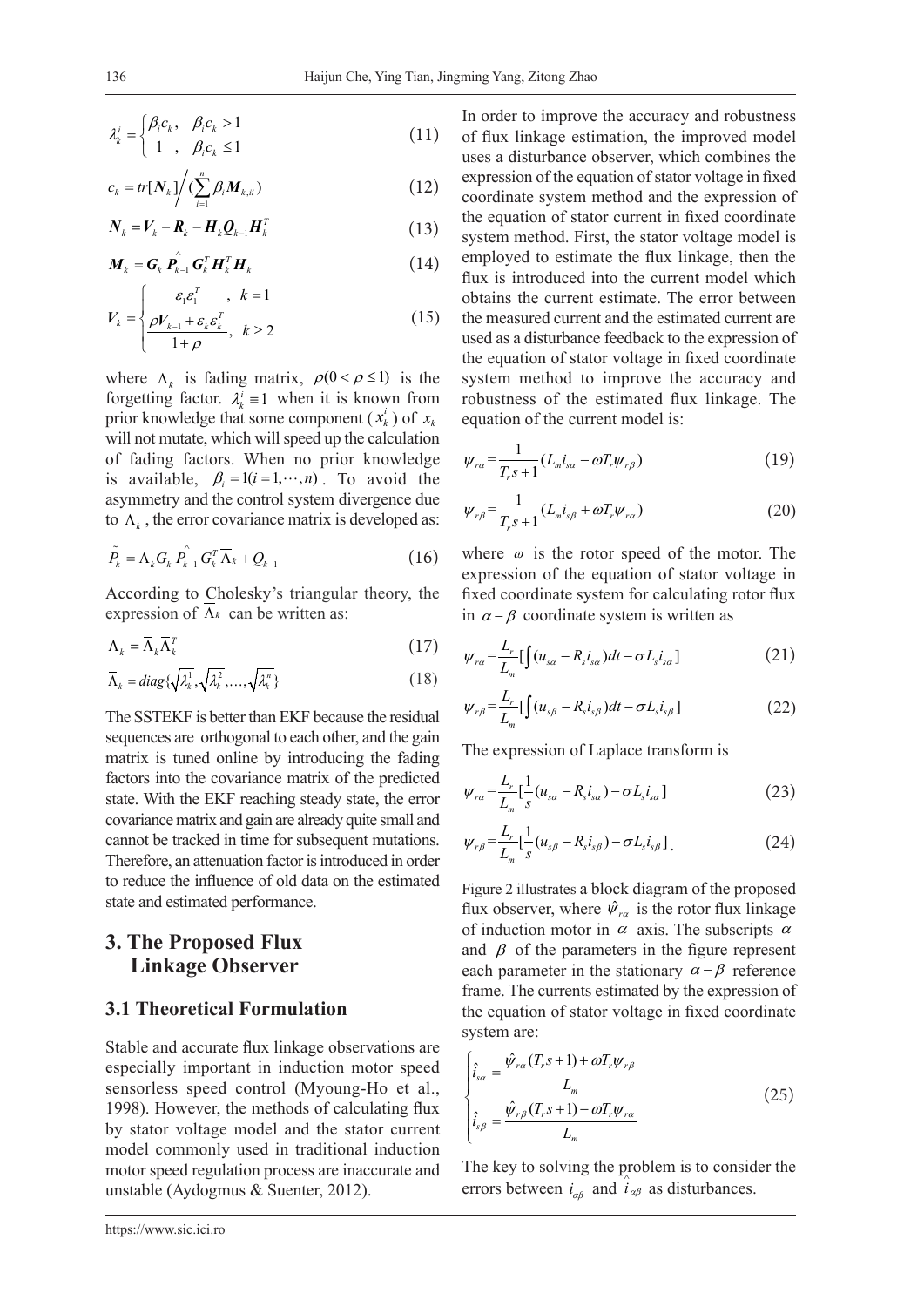

**Figure 2.** Diagram of the flux observer

In Figure 2, the adjustable parameter *G* is introduced as linear compensation in the system.  $D_{\alpha}$ is the feedback brought into the expression equation of stator voltage in fixed coordinate system. And <sup>ω</sup> is the revolving speed of induction motor. Therefore, the transfer function of flux linkage is:

$$
\begin{cases}\n\hat{\psi}_{ra} = \frac{L_r}{L_m} \left[ \frac{1}{s} (u_{sa} - R_s i_{sa} - D_a) - \sigma L_s i_{sa} \right] \\
= \frac{L_r}{L_m} \left\{ \frac{1}{s} [u_{sa} - R_s i_{sa} - G(\hat{i}_{sa} - i_{sa})] - \sigma L_s i_{sa} \right\} \\
\hat{\psi}_{r\beta} = \frac{L_r}{L_m} \left[ \frac{1}{s} (u_{s\beta} - R_s i_{s\beta} - D_\beta) - \sigma L_s i_{s\beta} \right] \\
= \frac{L_r}{L_m} \left\{ \frac{1}{s} [u_{s\beta} - R_s i_{s\beta} - G(\hat{i}_{s\beta} - i_{s\beta})] - \sigma L_s i_{s\beta} \right\}\n\end{cases} (26)
$$

By substituting (25) into (26), the following can be obtained

$$
\begin{cases} \hat{\psi}_{ra} = \frac{L_r}{L_m} \{ \frac{1}{s} [u_{sa} - R_s i_{sa} - G(\frac{\hat{\psi}_{ra}(T_r s + 1) + \omega T_r \psi_{r\beta}}{L_m} - i_{sa})] - \sigma L_s i_{sa} \} \\ \hat{\psi}_{r\beta} = \frac{L_r}{L_m} \{ \frac{1}{s} [u_{s\beta} - R_s i_{s\beta} - G(\frac{\hat{\psi}_{r\beta}(T_r s + 1) - \omega T_r \psi_{ra}}{L_m} - i_{s\beta})] - \sigma L_s i_{s\beta} \} \end{cases} (27)
$$

By rearranging (27), the transfer function between the estimated flux and the respective variable signals could be written as:

$$
\begin{cases}\n\hat{\psi}_{ra} = \frac{L_m (u_{sa} - R_s i_{sa} - \sigma L_s i_{sa} s + G i_{sa}) - G \omega T_r \psi_{r\beta}}{(\frac{L_m}{L_r} + G T_r)s + G} \\
\hat{\psi}_{r\beta} = \frac{L_m (u_{s\beta} - R_s i_{s\beta} - \sigma L_s i_{s\beta} s + G i_{s\beta}) + G \omega T_r \psi_{ra}}{(\frac{L_m}{L_r} + G T_r)s + G}\n\end{cases} (28)
$$

The transfer function of *G* is:

$$
G(s) = k_p + \frac{k_i}{s} \tag{29}
$$

Let us set  $k_p = \omega_c L_m$  and  $k_i = \omega_c^2 L_m$ , then the Laplace expressions of the estimated rotor flux equations of the IM in the stationary  $\alpha - \beta$ coordinate system are given as:

$$
\hat{\psi}_{ra} = \frac{\frac{L_r}{L_m} \left(\frac{u_{sa} - R_s i_{sa}}{s} - \sigma L_s i_{sa}\right) + \frac{L_r}{L_m} \left(\frac{\omega_c}{s} + \frac{\omega_c^2}{s}\right) (T_r s + 1) + \frac{L_m i_{sa} - \omega T_r \psi_{r\beta}}{T_r s + 1}}{1 + \frac{L_r}{L_m} \left(\frac{\omega_c}{s} + \frac{\omega_c^2}{s}\right) (T_r s + 1)}
$$
\n
$$
\hat{\psi}_{r\beta} = \frac{\frac{L_r}{L_m} \left(\frac{u_{s\beta} - R_s i_{s\beta}}{s} - \sigma L_s i_{s\beta}\right) + \frac{L_r}{L_m} \left(\frac{\omega_c}{s} + \frac{\omega_c^2}{s}\right) (T_r s + 1) + \frac{L_m i_{s\beta} + \omega T_r \psi_{ra}}{T_r s + 1}}{1 + \frac{L_r}{L_m} \left(\frac{\omega_c}{s} + \frac{\omega_c^2}{s}\right) (T_r s + 1)}
$$
\n(30)

The cut-off frequency of the new flux linkage observer is denoted by  $\omega_c$ . Using (19), (20), (23) and (24), the estimated flux function (30) becomes (31) as it is shown below

$$
\begin{cases}\n\hat{\psi}_{r\alpha} = \psi_{r\alpha} \\
\hat{\psi}_{r\beta} = \psi_{r\beta}\n\end{cases}
$$
\n(31)

It's not hard to derive the conclusion that the estimated flux linkages error is zero in equation (31). If the jamming signals (such as  $u_{sa}$ ,  $u_{s\beta}$ ,  $i_{sa}$ ,  $i_{s\beta}$ ,  $L_r$ ,  $L_m$ ,  $R_r$ ,  $R_s$  and  $\theta$ ) exist, the improved flux observer will be more steady. By the Laplace transform, it is obvious that the transfer functions are structurally similar to low-pass filters and bandpass filters. That is to say, the new flux linkage model has the resistance to high-frequency noises and low-frequency noises. Hence, the improved flux linkage model is adopted to improve the performance of speed sensorless vector control.

#### **3.2 Stability Analysis**

To carry out the stability analysis at steady state for flux linkages, the flux linkages transfer functions in stationary reference frame can be expressed as:

$$
\begin{cases}\n\hat{\psi}_{r\alpha} = \psi_{r\alpha} + Err_{\alpha} \\
\hat{\psi}_{r\beta} = \psi_{r\beta} + Err_{\beta}\n\end{cases}
$$
\n(32)

where  $Err_a$  and  $Err_\beta$  are the errors between the actual flux and estimated flux. It is necessary to prove that if  $Err_a$  and  $Err_b$  are steady, then the proposed observer is steady.

The stability analysis of  $Err_\alpha$  and  $Err_\beta$  for sensorless control of IM drive by using Routh-Hurwitz Criterion ensures the stability of the scheme as the  $D(s)$  are found to be positive in this case.

When  $u_{sa}$  or  $u_{sb}$  encounters interferences

$$
\begin{cases}\nErr_{\alpha} = \frac{s}{(\omega_c T_r + \frac{L_m}{L_r})s^2 + (\omega_c + \omega_c^2 T_r)s + \omega_c^2} \Delta u_{sa} \\
Err_{\beta} = \frac{s}{(\omega_c T_r + \frac{L_m}{L_r})s^2 + (\omega_c + \omega_c^2 T_r)s + \omega_c^2}\n\end{cases} (33)
$$

The closed loop transfer function of equation (33) is:

$$
G(s) = \frac{s}{(\omega_c T_r + \frac{L_m}{L_r})s^2 + (\omega_c + \omega_c^2 T_r)s + \omega_c^2}
$$
(34)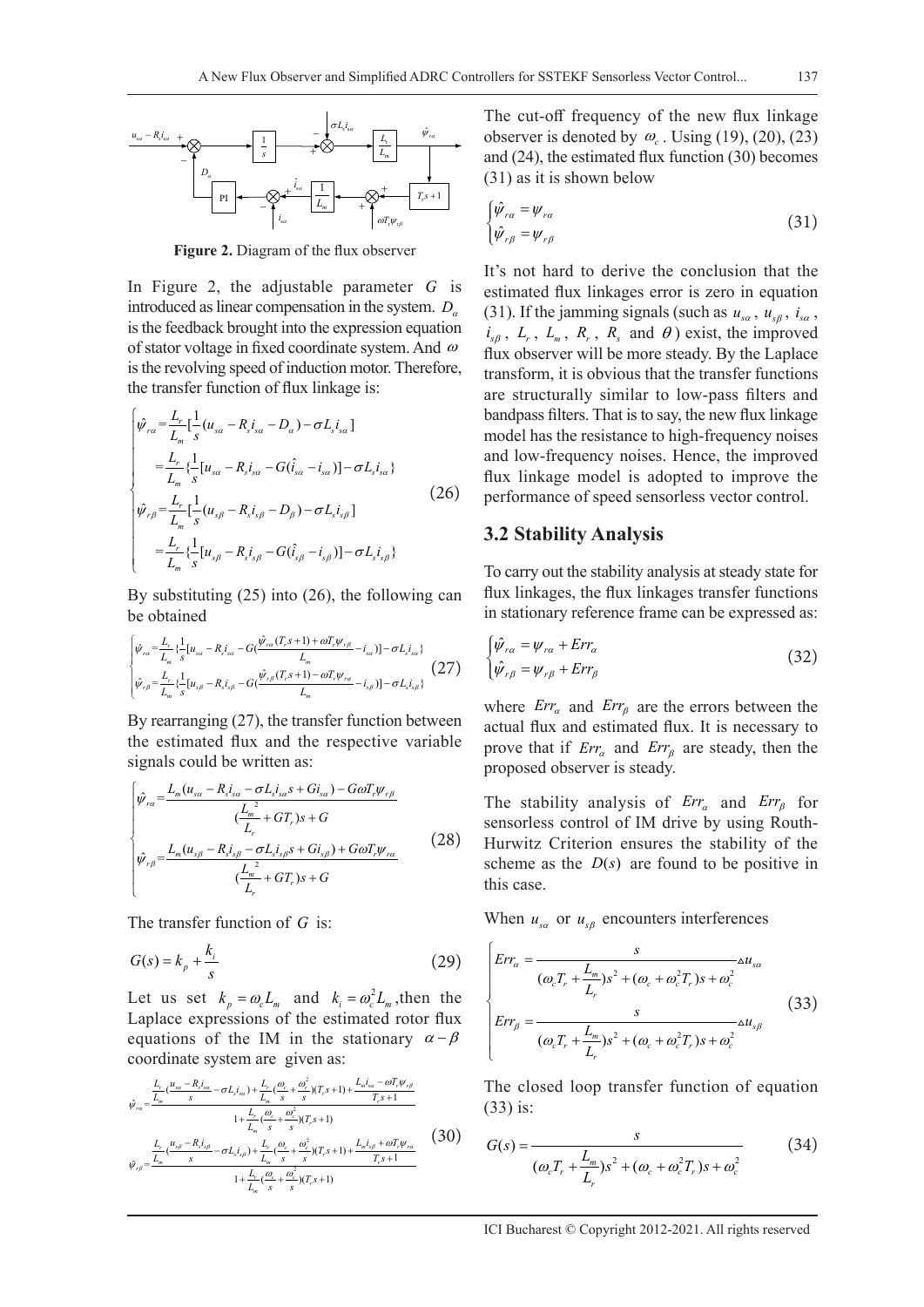The characteristic equation is:

$$
D(s) = (\omega_c T_r + \frac{L_m}{L_r})s^2 + (\omega_c + \omega_c^2 T_r)s + \omega_c^2
$$
 (35)

The Routh array table is given as:

| $s^2$          | $\omega_c T_r + \frac{L_m}{L_r}$ | $\omega_c^2$ |
|----------------|----------------------------------|--------------|
| $\mathbf{c}$   | $\omega_c + \omega_c^2 T_r$      |              |
| $\mathbf{e}^0$ | $\omega_c^2$                     |              |

where the parameters  $T_r$ ,  $L_m$  and  $L_r$  are considered as positive constants in a sampling period. So, the coefficients of the polynomial  $D(s)$  are all positive. It is known from Routh criterion that if the coefficients in the first column of Routh array table are all positive, the system is stable, and the global asymptotic stability of the observer with voltage interferences is guaranteed. Secondly, when  $i_{\alpha\beta}$  encounters changes, the transfer functions of  $Err_a$  and  $Err_b$  are:

$$
\begin{cases}\nErr_{\alpha} = \frac{-\sigma L_{s}s^{2} + \omega_{c}L_{m}s + \omega_{c}^{2}L_{m}}{(\omega_{c}T_{r} + \frac{L_{m}}{L_{r}})s^{2} + (\omega_{c} + \omega_{c}^{2}T_{r})s + \omega_{c}^{2}}\Delta i_{sa} \\
Err_{\beta} = \frac{-\sigma L_{s}s^{2} + \omega_{c}L_{m}s + \omega_{c}^{2}L_{m}}{(\omega_{c}T_{r} + \frac{L_{m}}{L_{r}})s^{2} + (\omega_{c} + \omega_{c}^{2}T_{r})s + \omega_{c}^{2}}\Delta i_{sb}\n\end{cases}
$$
\n(36)

The closed loop transfer function is:

$$
G(s) = \frac{-\sigma L_s s^2 + \omega_c L_m s + \omega_c^2 L_m}{(\omega_c T_r + \frac{L_m}{L_r})s^2 + (\omega_c + \omega_c^2 T_r)s + \omega_c^2}
$$
(37)

where the parameters  $T_r$ ,  $L_m$  and  $L_r$  are considered as positive constants in a sampling period. The characteristic equation of the control system is as follows:

$$
D(s) = (\omega_c T_r + \frac{L_m}{L_r})s^2 + (\omega_c + \omega_c^2 T_r)s + \omega_c^2
$$
 (38)

The equation (38) is identical to the equation (35). Also, they are both based on the Routh Criterion. So the global asymptotic stability of the observer with current interferences is guaranteed. When the stator inductance  $L<sub>s</sub>$  has disturbances, the  $Err<sub>a</sub>$ and  $Err_{\beta}$  can be expressed as follows:

$$
\begin{cases}\nErr_{\alpha} = \frac{-i_{s\alpha}s^{2}}{(\omega_{c}T_{r} + \frac{L_{m}}{L_{r}})s^{2} + (\omega_{c} + \omega_{c}^{2}T_{r})s + \omega_{c}^{2}}\n\end{cases}
$$
\n
$$
Err_{\beta} = \frac{-i_{s\beta}s^{2}}{(\omega_{c}T_{r} + \frac{L_{m}}{L_{r}})s^{2} + (\omega_{c} + \omega_{c}^{2}T_{r})s + \omega_{c}^{2}}\n\Delta L_{s}
$$
\n(39)

The closed loop transfer function is:

$$
G(s) = \begin{cases} \frac{-i_{sa}s^2}{(\omega_c T_r + \frac{L_m}{L_r})s^2 + (\omega_c + \omega_c^2 T_r)s + \omega_c^2} \\ \frac{-i_{s\beta}s^2}{(\omega_c T_r + \frac{L_m}{L_r})s^2 + (\omega_c + \omega_c^2 T_r)s + \omega_c^2} \end{cases}
$$
(40)

When the rotor resistance  $R_s$  changes, the transfer functions of  $Err_\alpha$  and  $Err_\beta$  are:

$$
\begin{cases}\nErr_a = \frac{-i_{sa}s}{(\omega_c T_r + \frac{L_m}{L_r})s^2 + (\omega_c + \omega_c^2 T_r)s + \omega_c^2} \Delta R_s \\
Err_\beta = \frac{-i_{s\beta}s}{(\omega_c T_r + \frac{L_m}{L_r})s^2 + (\omega_c + \omega_c^2 T_r)s + \omega_c^2}\Delta R_s\n\end{cases} (41)
$$

The transfer function of equation (41) is

$$
G(s) = \begin{cases} \frac{-i_{sa}s}{(\omega_c T_r + \frac{L_m}{L_r})s^2 + (\omega_c + \omega_c^2 T_r)s + \omega_c^2} \\ \frac{-i_{s\beta}s}{(\omega_c T_r + \frac{L_m}{L_r})s^2 + (\omega_c + \omega_c^2 T_r)s + \omega_c^2} \end{cases}
$$
(42)

When the estimated  $\theta$  has deviation, the transfer functions of  $Err_\alpha$  and  $Err_\beta$  are:

$$
\begin{cases}\n-mT_r \frac{L_m}{L_r} \psi_f \cos \theta(\omega_c s + \omega_c^2) \\
Err_a = \frac{(\omega_c T_r + \frac{L_m}{L_r})s^2 + (\omega_c + \omega_c^2 T_r)s + \omega_c^2}{(\omega_c T_r + \frac{L_m}{L_r} \psi_f \sin \theta(\omega_c s + \omega_c^2))} \Delta \theta \\
Err_\beta = \frac{-\omega T_r \frac{L_m}{L_r} \psi_f \sin \theta(\omega_c s + \omega_c^2)}{(\omega_c T_r + \frac{L_m}{L_r})s^2 + (\omega_c + \omega_c^2 T_r)s + \omega_c^2}\n\end{cases} (43)
$$

Considering sin $\theta \Delta \theta$  or cos  $\theta \Delta \theta$  as a variate, the transfer function of equation(43) is as follows:

$$
G(s) = \begin{cases}\n-\omega T_r \frac{L_m}{L_r} \psi_f \cos \theta(\omega_c s + \omega_c^2) \\
(\omega_c T_r + \frac{L_m}{L_r}) s^2 + (\omega_c + \omega_c^2 T_r) s + \omega_c^2 \\
-\omega T_r \frac{L_m}{L_r} \psi_f \sin \theta(\omega_c s + \omega_c^2) \\
(\omega_c T_r + \frac{L_m}{L_r}) s^2 + (\omega_c + \omega_c^2 T_r) s + \omega_c^2\n\end{cases}
$$
\n(44)

The parameters  $i_{\alpha\beta}$  in (40) and (42) and the parameter  $\psi_f$  in (44) are treated as constant over a sampling period, which will not influence the stability performance of the control model. Therefore, the characteristic equation of these systems is:

$$
D(s) = (\omega_c T_r + \frac{L_m}{L_r})s^2 + (\omega_c + \omega_c^2 T_r)s + \omega_c^2
$$
 (45)

https://www.sic.ici.ro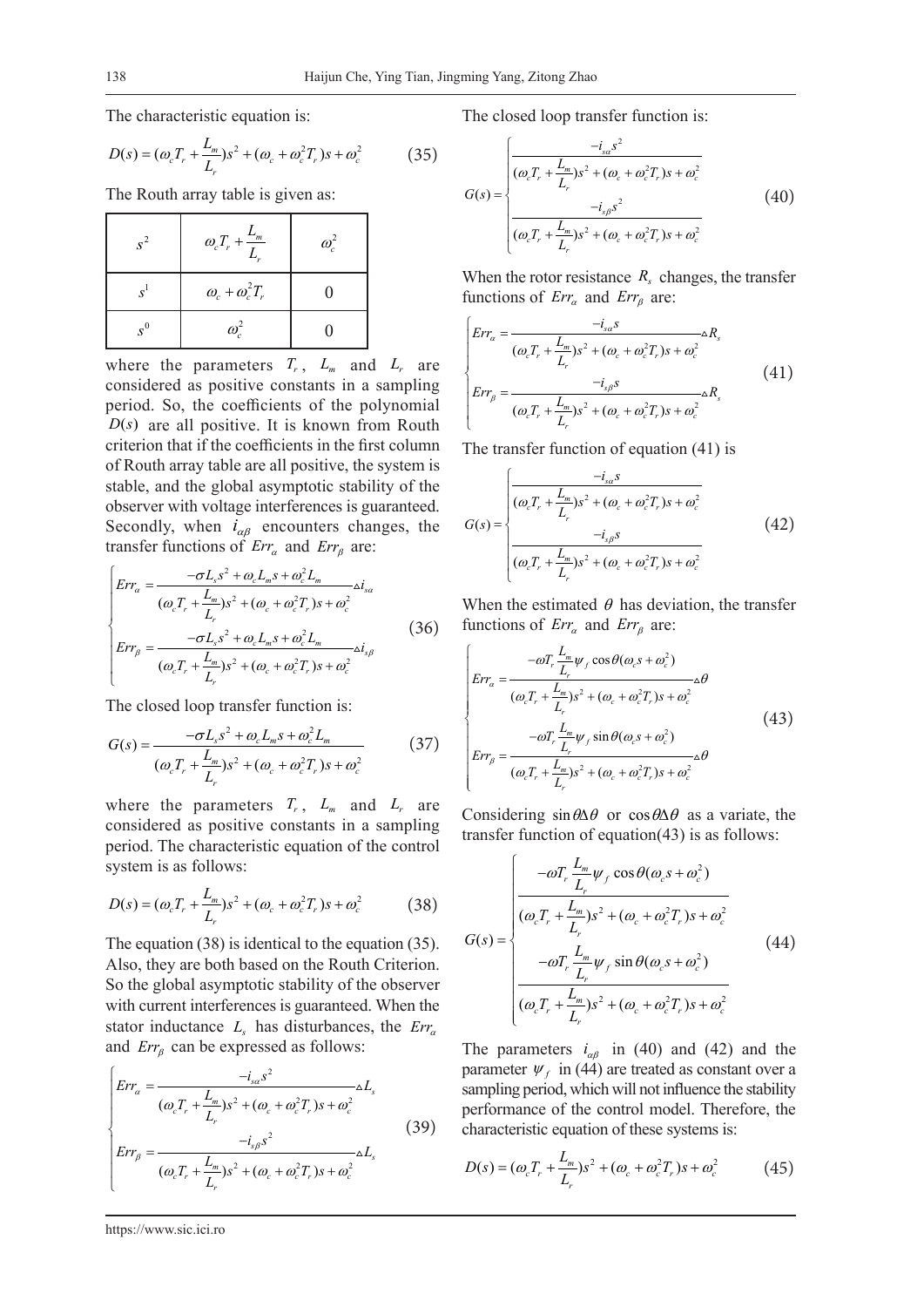As it is indicated above, the characteristic equation  $D(s)$  (45) is identical to equation (35), so they are both based on the Routh Criterion. Hence, the global asymptotic stability of the improved observer is guaranteed.

## **4. Simulation**

In this section, the performance of the proposed model is verified in MATLAB/Simulink and its anti-interference performance is correlated with that of the improved model under the test cases bellow. The induction motor sensorless vector control overall block diagram of the new system is illustrated in Figure 3. The improvements are outlined with a dotted line. When the IM is powered by the three-phase voltage, the stator flux amplitude of the motor is constant, the space vector rotates at a constant speed, and the motion trajectory at the top of the flux vector is circular.

Figure 4 shows the flux circle changes from 0s to 0.4s before and after the improvement of the induction motor vector control model. It is not difficult to see that the improved model can quickly reach the stationary flux circle. This indicates that the control system can operate very well, which verifies the feasibility of the modified speed sensorless control system.

Figure 5 illustrates the speed tracking before and after the implementation of the improved model if a 10N.m load is applied suddenly. It fluctuates by about 1rad/s when the load is suddenly added before improvement, but only fluctuates by about 0.5rad/s after improvement, which indicates that the improved model has a high anti-interference ability.

Similarly, as it is shown in Figure 6, when a stator current of 2A is suddenly applied to external elements at a certain moment, the tracked speed before and after the improvement is significantly different. The improved model featured a higher tracking performance when it encountered current mutation. In particular, according to a partial enlargement, in case of a single-phase current mutation, the peak value for the model before

the improvement has reached 87rad/s, but only 84rad/s after the improvement, which will reduce the loss for the motor in emergencies and improve the anti-interference ability of the system.

In addition, when the motor parameters change  $(L_r, R_r$  and  $R_s$ ), as it is shown in Figures 7-9, the speed estimation of the improved model also features a higher tracking performance, that is, the improved model successfully solves the problem of low robustness in the sensorless control of IM.

To sum up, the simulation results ensure effectiveness of the improved model.

Table 1 lists the percentage of overshoot amount and settling time before and after the model improvement in the case of various parameter mutations. It can be seen from the table that the improved system features a strong antiinterference performance.



**Figure 3.** The structure of the improved induction motor sensorless vector control model



(a) before the implementation (b) after the implementation of the improved model of the improved model



**Table 1.** Comparison of results before and after improvement

| model                                                                                                               | Overshoot(%) |  |  |  | Settling time(s) |                                                                                                                                                                      |  |  |  |  |
|---------------------------------------------------------------------------------------------------------------------|--------------|--|--|--|------------------|----------------------------------------------------------------------------------------------------------------------------------------------------------------------|--|--|--|--|
|                                                                                                                     |              |  |  |  |                  | $i_{s\alpha} \quad \  L_m \quad \  R_r \quad \  R_s \quad \  \text{load} \ \Big  \ i_{s\alpha} \quad \  \  L_m \quad \  R_r \quad \  \  R_s \quad \  \  \text{load}$ |  |  |  |  |
| before 8.75 87.6 7.5 10.1 1.00 $\begin{array}{ l} 0.022 \quad \infty \quad 0.03 \quad 0.017 \quad 0.03 \end{array}$ |              |  |  |  |                  |                                                                                                                                                                      |  |  |  |  |
| after                                                                                                               |              |  |  |  |                  | 3.75 76.5 1.3 0.25 0.69 0.014 0.02 0.012 0 0.05                                                                                                                      |  |  |  |  |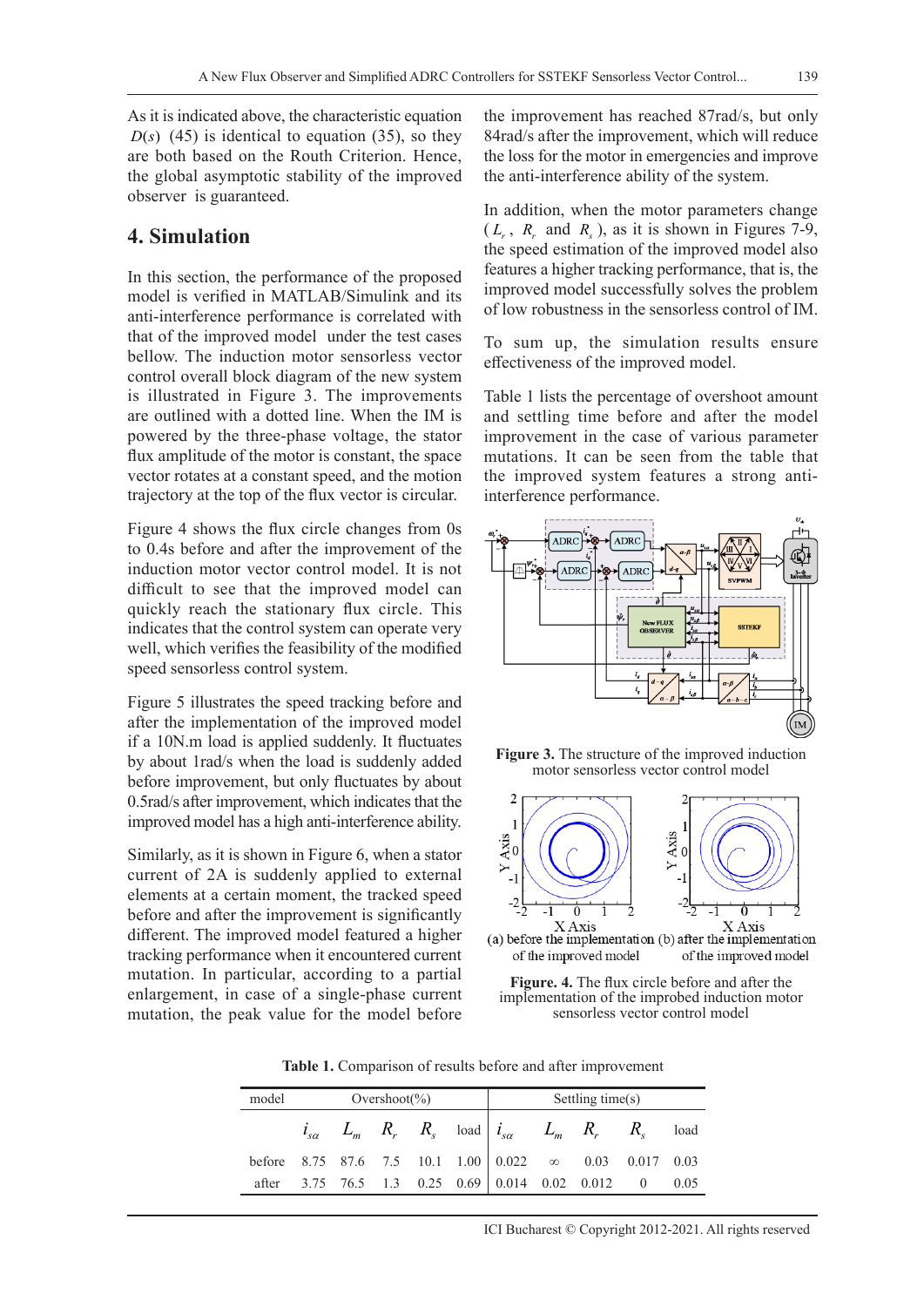

**Figure 5.** The estimated speed and actual speed when a 10N.m load is applied suddenly



**Figure 6.** The estimated speed and actual speed when a 2A current is applied suddenly



**Figure 7.** The estimated speed and actual speed when  $R_r$  mutates to  $2R_r$ 



**Figure 8.** The estimated speed and actual speed when mutates to when  $L_r$  mutates to  $2\bar{L}_r$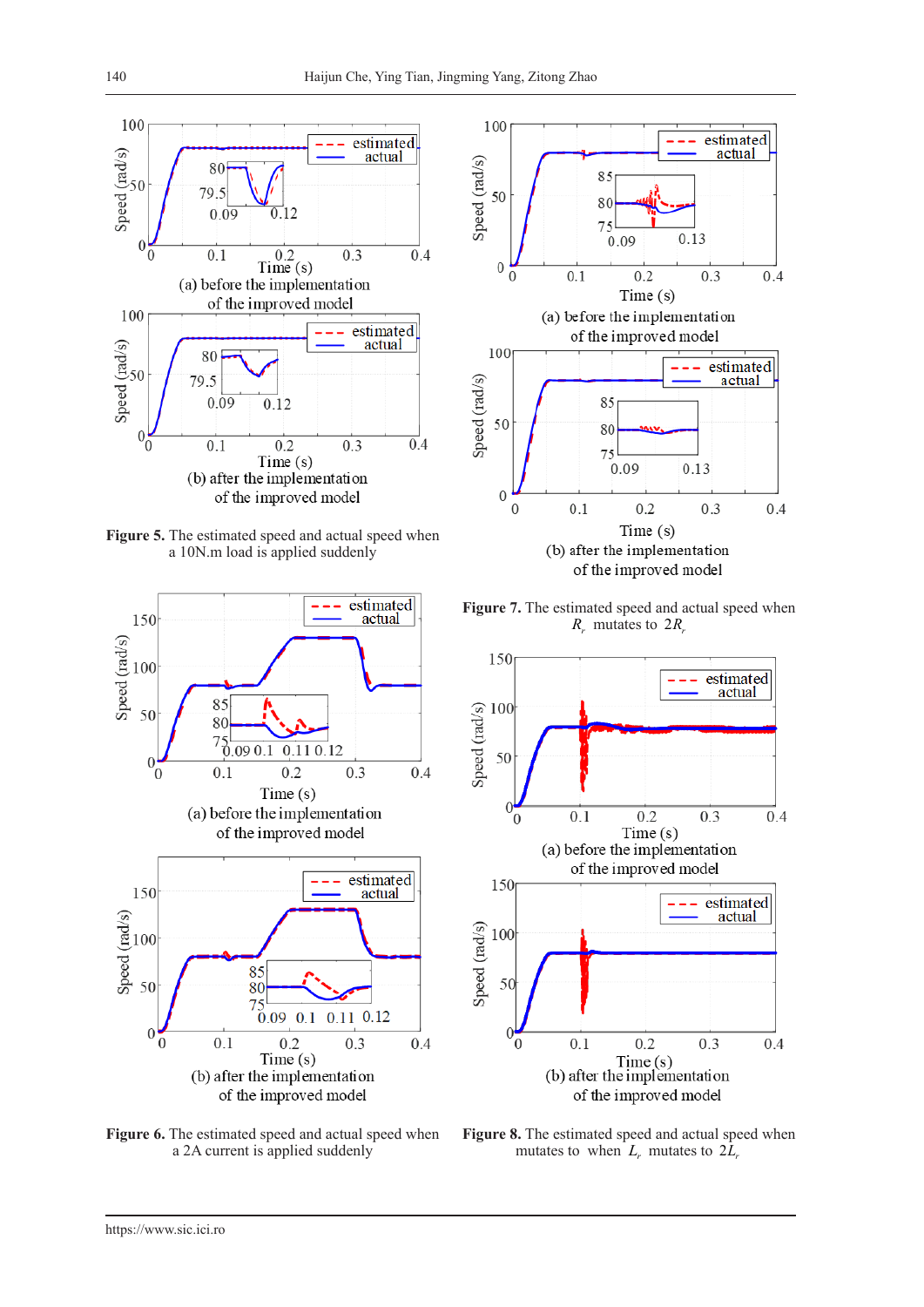

**Figure 9.** The estimated speed and actual speed when  $R_{\rm s}$  mutates to  $2R_{\rm s}$ 

## **REFERENCES**

Aydogmus, O. & Suenter, S. (2012). Implementation of EKF based sensorless drive system using vector controlled PMSM fed by a matrix converter, *International Journal of Electrical Power and Energy Systems, 43*(1), 736-743.

Aydogmus, O. & Talu, M. F. (2012). Comparison of Extended-Kalman- and Particle-Filter-Based Sensorless Speed Control, *IEEE Transactions on Instrumentation and Measurement, 61*(2), 402-410. DOI: 10.1109/TIM.2011.2164851

Bui, M. X., Rahman, M. F. & Xiao, D. (2018). Sensorless Control of Interior Permanent Magnet Synchronous Machines Based on the Combination of the Modified FPE Method and SMO. In *2018 IEEE 9th International Symposium on Sensorless Control for Electrical Drives* (*SLED*), 13-14 Sept (pp. 126-131).

Cao, P., Zhang, X., Yang, S., Xie, Z. & Zhang, Y. (2018). Reactive-Power-Based MRAS for Online Rotor Time Constant Estimation in Induction Motor Drives, *IEEE Transactions on Power Electronics*, *33*(12), 10835-10845.

Chen, B., Wang, T. Yao, W. & Lee, K. (2014). Speed convergence rate-based feedback gains design of

## **5. Conclusion**

This paper puts forward a new flux observer of IM based on SSTEKF and the ADRC controllers are employed for replacing all PI controllers of the speed sensorless control system. The correctness, stability and validity of the proposed method are verified by simulation on sensorless driver. Simulation results show that the new model is able to improve estimation accuracy, and reduce the modeling error. In comparison with the traditional voltage model method, this new flux linkage observer reduces the influence of estimated speed error and the variation of motor parameters, and improves the steadystate and transient performance of the system. Compared with the traditional model, this model has a better dynamic property and a lower overshoot at low speed under sudden loading. The results as depicted in Figures 5 to 8 confirm that the scheme preserves stability even under varying parameters. The problem of instability at impact load and parameter disturbance can be solved. However, as the accuracy of calculation is improved, the amount of calculation must be improved. The complexity of the system has increased to some extent. Due to the limitations of speed observation method, the effect of rotational speed may be not ideal at very low speed or zero speed.

adaptive full-order observer in sensorless induction motor drives, *IET Electric Power Applications*, *8*(1), 13-22. DOI: 10.1049/iet-epa.2013.0210

Chen, J., Huang, J. & Sun, Y. (2019). Resistances and Speed Estimation in Sensorless Induction Motor Drives Using a Model With Known Regressors, *IEEE Transactions on Industrial Electronics, 66*(4), 2659- 2667. DOI:10.1109/TIE.2018.2849964

Guglielmi, P., Yousefi-talouki, A., Iabichino, G. & Pellegrino, G. (2017). Sensorless direct torque control for PM-assisted synchronous motors with injection high-frequency signal into stator flux reference frame. In *2017 IEEE International Symposium on Sensorless Control for Electrical Drives (SLED)*, 18-19 Sept. (pp. 139-144).

Holtz, J. (2002). Sensorless control of induction motor drives, *Proceedings of the IEEE, 90*(8), 1359-1394. DOI: 10.1109/JPROC.2002.800726

Holtz, J. (2006). Sensorless Control of Induction Machines - With or Without Signal Injection?, *IEEE Transactions on Industrial Electronics, 53*(1), 7-30. DOI:10.1109/TIE.2005.862324